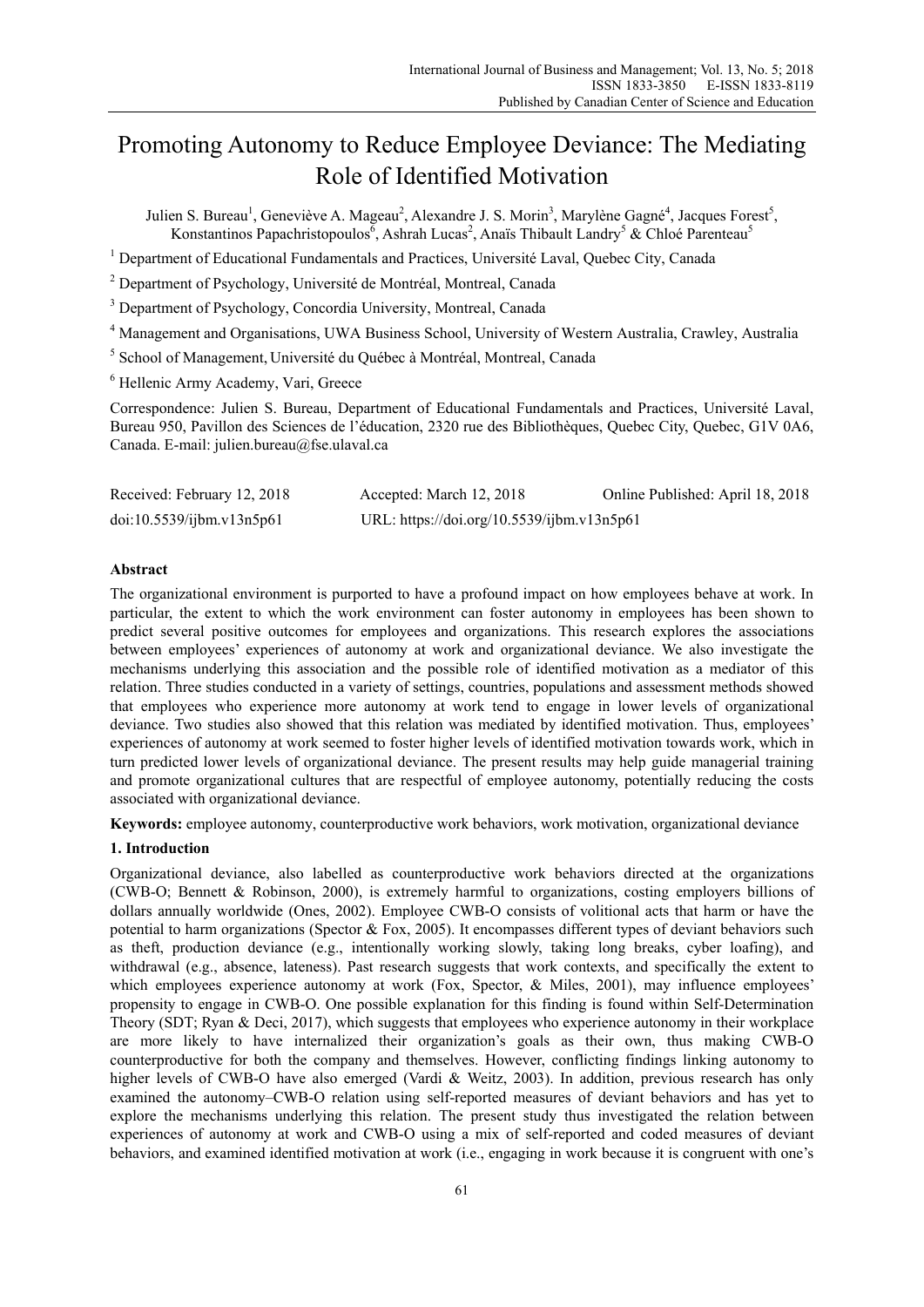goals and values) as a possible mediator of this relation.

#### *1.1 Determinants of CWB-O*

Previous research points to many possible reasons as to why employees engage in CWB-O. Most research has focused on employees' personality traits (Berry, Ones, & Sackett, 2007) as possible predictors of deviant work behaviors. In contrast to research on stable personality factors, recent work has looked at contextual factors that may impact CWB-O, such as organizational justice and support, as well as managerial leadership (Jacobs, Belschak, & Hartog, 2014; Kessler, Bruursema, Rodopman, & Spector, 2013). Identifying contextual antecedents is crucial as they are generally under the control of organizations and can be used as levers against CWB-O. Available evidence suggests that organizations may also influence CWB-O by creating working environments that foster employees' experiences of autonomy (Fox et al., 2001; Roberts, Harms, Caspi, & Moffitt, 2007). Given the strong benefits associated with autonomy at work (Hardré & Reeve, 2009), a closer look at its effect on CWB-O was warranted.

# *1.2 Experiences of Autonomy at Work*

Employee autonomy has been extensively studied within SDT (Ryan & Deci, 2000, 2017) . This theoretical framework posits that individuals thrive when their social environment supports the satisfaction of their basic psychological needs for autonomy, competence, and relatedness. Competence and relatedness refer to the need to feel that one has an impact on one's environment (competence) and shares significant relations with the people around him/her (relatedness). In contrast, the need for autonomy is defined as the need to feel a sense of agency and ownership of one's behaviors. For instance, employees who can choose the best way to perform a certain task experience more autonomy than those compelled to do their task in a specified way regardless of efficiency. Employees who experience higher levels of autonomy tend to display higher levels of well-being, engagement, motivation, and productivity at work (Baard, Deci, & Ryan, 2004; Hardré & Reeve, 2009; Moreau & Mageau, 2012).

In relation to CWB-O, two previous studies have hinted at the potential importance of autonomy in its prediction. The first study was conducted with a sample of students who also occupied external jobs. Results showed that when these employees perceived that they had some level of choice regarding their own work schedule, they tended to engage in less CWB-O (Fox et al., 2001). The second study investigated autonomy at work in members of the general population using a longitudinal design (Roberts et al., 2007). In this study, autonomy was measured by asking employees if they had a say in setting their own work hours and if they had a boss. Results showed that employees presenting higher levels of autonomy engaged in significantly less CWB-O.

Other studies have also documented a negative relation between managerial behaviors known to nurture employees' autonomy (Wang & Gagné, 2013) and CWB-O, but without directly measuring employees' experiences of autonomy. Specifically, these studies have shown that transformational leadership (Kessler et al., 2013) and supervisor support (Jacobs et al., 2014) are negatively linked to CWB-O. In contrast, one study observed an unexpected positive relation between autonomy and CWB-O in an Israeli sample (Vardi & Weitz, 2003). In this study, autonomy was assessed as the degree of choice and input in work activities, schedules, and evaluation. This last finding casts doubts on the exact nature of the relation between autonomy and CWB-O, suggesting that autonomy could also provide opportunities for engaging in more frequent CWB-O. Taken together, these studies suggest that employees' experiences of autonomy may influence their propensity to engage in CWB-O, though the direction of this relation is uncertain, warranting further investigation.

# H1. Experiences of autonomy at work will be negatively related to CWB-O.

To our knowledge, the explanatory mechanisms of the autonomy-CWB-O relationship have never been explored. However, SDT research has repeatedly shown that experiences of autonomy influence people's behaviors through their impact on motivation (Moreau & Mageau, 2013). In the work domain, autonomy-supportive practices contribute to high-quality work motivation (Gagné & Bhave, 2011), which in turn predicts positive outcomes for employees (Gagné et al., 2014). Drawing on this body of research, we postulated that work motivation may mediate the hypothesized relation between autonomy and CWB-O.

## *1.3 Work Motivation*

Within SDT, work motivation has been investigated by contrasting different types of motivation, which have been classified as low or high in self-determination (Gagné et al., 2010). Non-self-determined or controlled types of motivation are external and introjected regulations (Ryan & Deci, 2000). External regulation refers to situations where the behavior is done solely for purposes external to the behavior itself. These purposes may include external incentives such as money, gratitude, or awards. With introjected regulation, external incentives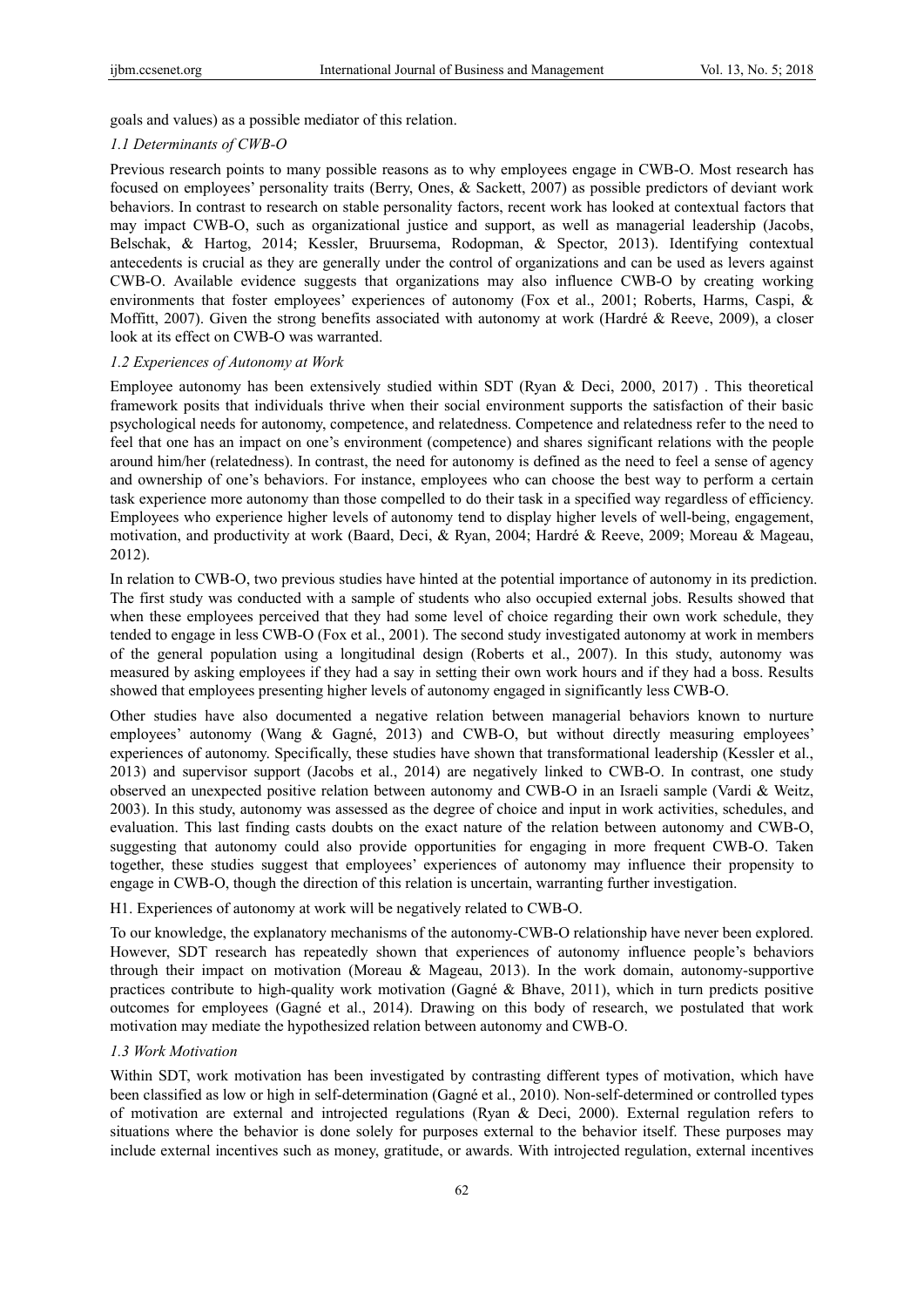have been internalized but the reasons underlying the behavior have not been endorsed by the individual. For example, introjected regulation occurs when behavior is driven by guilt, compulsion, or in order to maintain self-worth. In contrast, more autonomous types of motivation are identified regulation and intrinsic motivation (Ryan & Deci, 2000). Identified regulation occurs when the behavior has been internalized as having value in its own right and as being consistent with one's own goals. Finally, intrinsic motivation refers to situations where the object of the behavior is motivating in itself, usually because it provides enjoyment.

Past research has shown that more autonomous forms of motivation tend to be associated with adaptive behaviors and greater levels of well-being across life domains including work, education, sport, health, and exercise (Ryan & Deci, 2000), while controlled forms of motivation tend to predict poorer outcomes in these domains. Recently, research also showed differential relations across more specific motivation types and a variety of outcomes. For example, one study revealed that intrinsic motivation was the only type of motivation that was consistently positively associated with academic achievement over a one-year period, controlling for baseline achievement (Taylor et al., 2014). Koestner et al. (1996) showed that identified motivation towards politics was the only type of motivation that predicted actual voting behavior. Similarly, when students are motivated through identified regulation, they tend to perform better in school and to be more satisfied with their levels of academic performance (Burton, Lydon, D'Alessandro, & Koestner, 2006). At work, employees with higher levels of identified motivation (but also higher levels of intrinsic motivation) tend to show higher levels of optimism, job satisfaction, organizational commitment, and well-being (Gagné et al., 2010).

Taken together, these results suggest that identified motivation may be particularly important across multiple life contexts. In the work context, identified motivation should be a crucial predictor of engagement in work-related tasks (Gagné & Deci, 2005) because not all work tasks are enjoyable, yet they need to be done. It is also likely that identified motivation is a predictor of CWB-O specifically. When motivation for work is identified, employees have internalized the organizational goals as their own such that their organization's interests are more intertwined with their own. They are thus more likely to support these goals and abide by the organization's standards. This means that they would consider CWB-O, such as taking long breaks or leaving early, as being counterproductive not only for the organization's goal attainment but for their own goal attainment as well. This should make them less likely to engage in such behavior. In contrast, intrinsic motivation should not play a similar role in preventing CWB-O because, when facing difficult or uninteresting challenges, employees whose work motivation is solely intrinsic may actually consider CWB-O as a way of avoiding meeting such challenges. Employees whose motivation for work is more identified would instead be more likely to value these challenges, making CWB-O less tempting.

Given that autonomy is known to increase levels of identified motivation by facilitating the internalization of external values (Deci, Eghrari, Patrick, & Leone, 1994), and that identified motivation may reduce CWB-O by making these behaviors more at odds with the person's goals, we proposed that identified motivation may mediate the hypothesized link between employee autonomy and CWB-O.

H2. The relation between experiences of autonomy and CWB-O will be mediated by identified motivation.

# *1.4 The Present Research*

The above hypotheses were tested using self-reported data from employees from two countries, Canada and Greece, as well as a mix of self-reported and behavioral data collected in a laboratory setting. The first and second studies relied on structural equation modeling (SEM) to test the relation between experiences of autonomy in the workplace and CWB-O among employees. The second study also verified the possible mediating role of identified motivation in the hypothesized relation between experiences of autonomy and CWB-O. Finally, the third and final study tested whether the relations identified in the first two studies could be replicated using an objective behavioral measure of deviance as an indicator of CWB-O, namely cheating in a task for one's own personal benefit. Bringing these three different studies together allowed us to test the robustness of the proposed associations among autonomy, identified motivation, and CWB-O across different samples, methodologies and measures.

#### **2. Study 1**

# *2.1 Participants and Procedure*

Participants were 144 employees (51.8% female) of an international food company, were aged between 25 and 63 years (*M* = 39.32 years; *SD* = 8.23 years), and had worked for this company for an average of 8.69 years (*SD* = 7.15 years). Employees occupied a variety of positions: (office support, 5.5%; technician, 12.2%; professional, 40.9%; senior professional, 26.8%; director, 10.4%; executive committee member, 4.3%). Recruitment took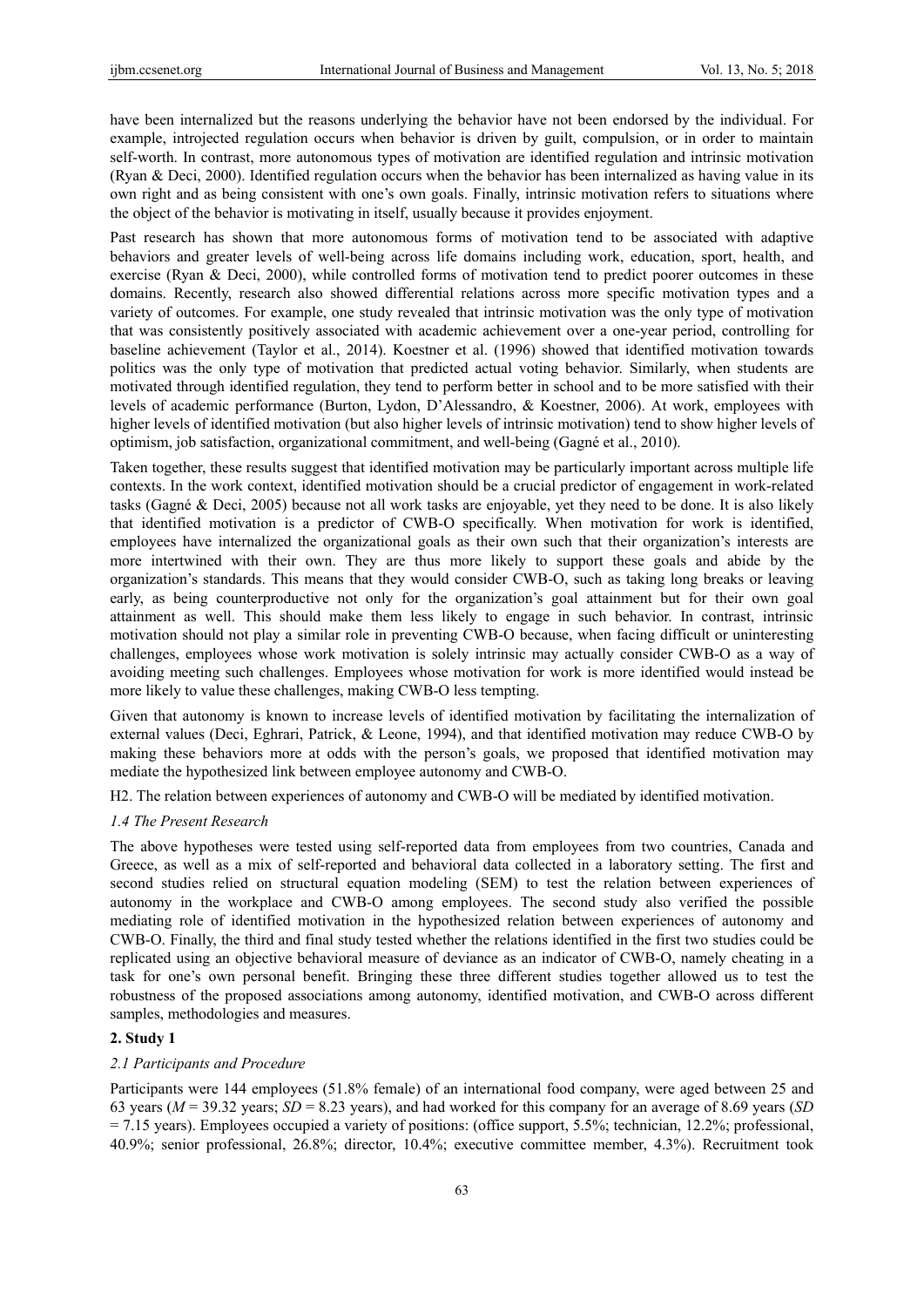place at the company's Canadian head office. Researchers first sent an invitation email to all employees. Interested employees were provided with a link to an online questionnaire. To increase participation, researchers also visited the company's offices with laptops to provide opportunities to an even greater number of employees to complete the online questionnaire. Most of the sample (79.6%) completed the questionnaire in French, while the remaining participants completed the questionnaire in English. All employees who participated did so following an informed consent procedure. All scales were translated to French using a standard back-translation procedure (van de Vijver & Hambleton, 1996).

## *2.2 Measures*

# 2.2.1 Experiences of Autonomy in the Workplace

Participants' experiences of autonomy in the workplace were assessed using the three positively worded items from the need for autonomy subscale of the Work-related Basic Need Satisfaction Scale (Van den Broeck, Vansteenkiste, De Witte, Soenens, & Lens, 2010; sample item: I feel free to do my job the way I think it could best be done''). Employees were asked to rate their level of agreement with each item on a Likert scale ranging from Does not agree at all (1) to Strongly agree (7), while thinking about their working environment in general. This scale had satisfactory scale score reliability ( $\alpha = .75$ ).

#### 2.2.2 Employee CWB-O

Participants' CWB directed at the organization were assessed using a 6-item version of the organizational deviance scale (Bennett & Robinson, 2000; sample item: During the last year, I intentionally worked slower than I could have worked''). These items were selected from the original 12-item scale because they had the highest loadings on the organizational deviance factor (loadings between .61 and .68; Bennett & Robinson, 2000), and also because their prevalence over a one-year period was the highest in the validation study (rates between 54.1% and 78.5%; Bennett & Robinson, 2000, Study 2). As it is the case for the original scale, the items were answered on a frequency scale ranging from Never (1) to Every day (7). The original scale showed satisfactory scale score reliability as well as good convergent validity with other scales of property and production deviance and with constructs of physical and psychological withdrawal at work (Bennett & Robinson, 2000). The scale score reliability of the scale in this study was low but acceptable ( $\alpha = .67$ ). Furthermore, because this study relies on fully latent SEM models, the relations between the latent CWB-O construct and the other constructs are estimated while controlling for the measurement error related to this low level of scale score reliability.

The organizational deviance scale provides valuable information on employee CWB-O. In the present sample, 48 employees (34%) had never engaged in any of the deviant behaviors listed while 30 employees (21%) engaged in at least one deviant behavior more than once or twice per year. Furthermore, very few employees (*N*  $= 5$ ; 3.5%) reported having engaged in one or more deviant behaviors at least on a monthly basis.

#### *2.3 Results and Discussion*

Means, standard deviations and correlations for all variables for all studies are presented in Table 1. The relation between employees' experiences of autonomy at work and CWB-O was examined through SEM using the robust maximum likelihood (MLR) estimator implemented in Mplus 7.2 (Muthén & Muthén, 2014), which is robust to non-normality. Both experiences of autonomy and CWB-O were specified as latent variables that captured the common variance across their respective items. The fit of the model was evaluated using the Chi-square statistic  $(\chi^2)$ , the Comparative Fit Index (CFI), the Tucker-Lewis Index (TLI), and the Root Mean Square Error of Approximation (RMSEA). Values greater than .90 and .95 for both the CFI and TLI respectively indicate adequate and excellent fit to the data, while values smaller than .06 and .08 for the RMSEA respectively suggest an excellent and acceptable model fit (Hu & Bentler, 1999).

According to these guidelines, the fit of the present model was adequate,  $\chi^2$  (26) = 39.57, *p* = .04; CFI = .93; TLI  $= 0.90$ ; RMSEA  $= 0.06$ . The results showed that autonomy was significantly and negatively related to employee CWB-O,  $\beta$  = -.22,  $p = .03$ . Thus, in line with past research (Fox et al., 2001), Study 1 supports the idea that employees' experiences of autonomy at work is related to their CWB-O. The more employees experienced autonomy in their workplace, the less they tended to engage in CWB-O.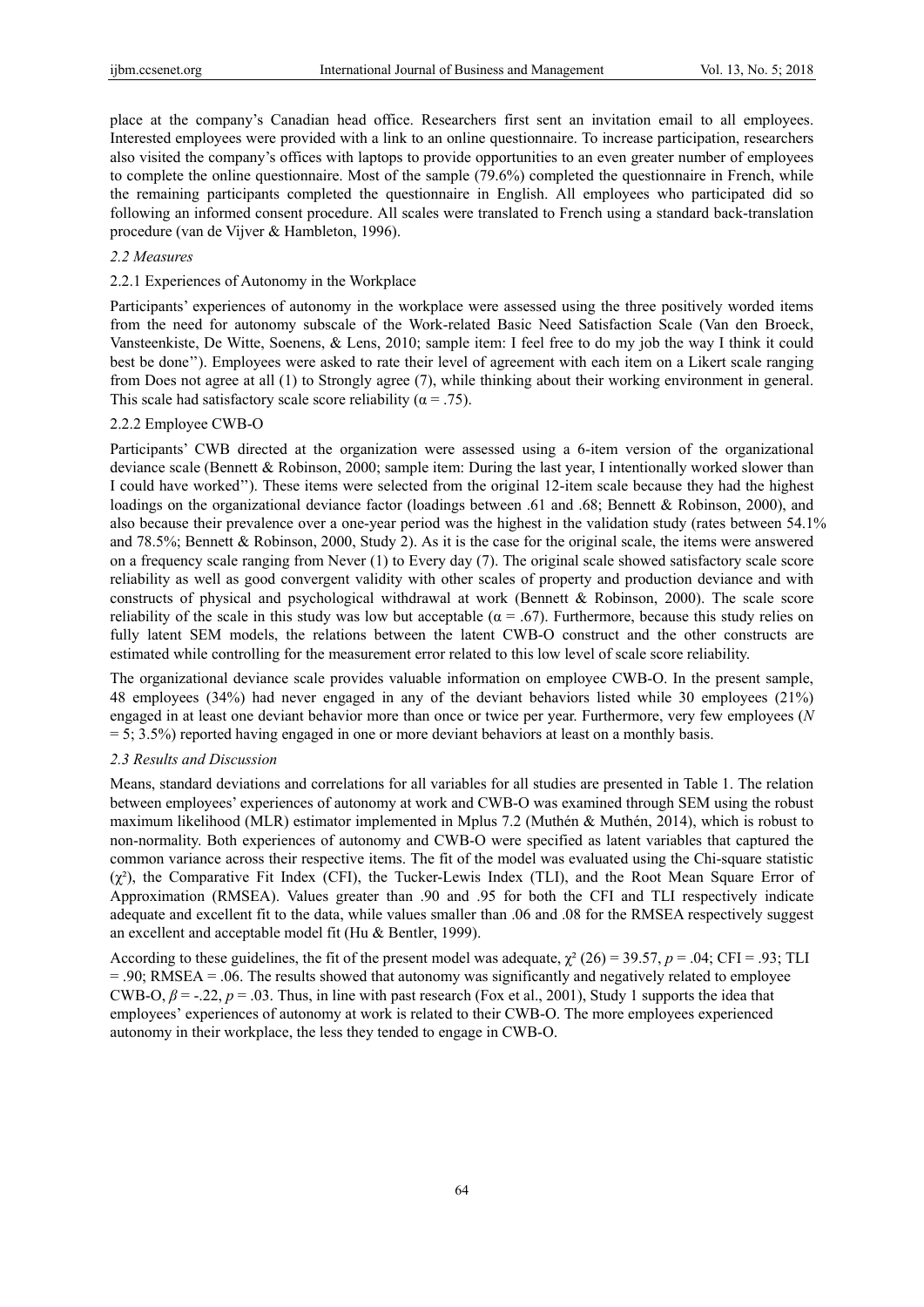|  |  |  | Table 1. Means, Standard Deviations and Correlations across Variables for all Studies |  |  |
|--|--|--|---------------------------------------------------------------------------------------|--|--|
|--|--|--|---------------------------------------------------------------------------------------|--|--|

| Variable                   |   | Study 1                 |              |      | Study 2  |             |        |      | Study 3     |            |        |  |
|----------------------------|---|-------------------------|--------------|------|----------|-------------|--------|------|-------------|------------|--------|--|
|                            | М | SD.                     | $\mathbf{r}$ | М    | SD       |             |        | М    | SD.         |            |        |  |
|                            |   |                         | (2)          |      |          | (2)         | (3)    |      |             |            | (3)    |  |
| Experiences of autonomy    |   | $4.53 \t 0.83 \t -0.22$ |              | 3.78 |          | $0.99 - 35$ | .77    | 5.06 | $1.47 - 19$ |            | -33    |  |
| CWB-O/Deviant behavior (2) |   | $1.50 \t 0.58$ -        |              | 1.87 | $0.66 -$ |             | $-.28$ | 0.14 | 0.86        | $\sim$ $-$ | $-.28$ |  |
| Identified motivation (3)  |   |                         | -            | 5.03 |          | $\sim$      | -      | 3.75 | 1.46        |            |        |  |

*Note*. Theoretical range for all scales is from 1 to 7, except for Study 3 "Deviant Behavior", which is an observed absolute. Correlations between latent variables are presented for Studies 1 and 2. Items assessing autonomy experiences vary across studies. All correlations are significant at the  $p < .05$  level.

# **3. Study 2**

#### *3.1 Participants and Procedure*

Participants were 130 employees (61.5% female) working in different public and private Greek companies. Most participants' age fell in the 25-35 years category (60.0%), while others were in the 36-45 (26.2%) or 46-55 (13.8%) years category. Employees had worked for their company for an average of 7.05 years (*SD* = 7.46 years) and occupied a variety of positions: (clerk, 32.3%; technician, 4.6%; professional, 46.2%; manager, 10.0%; director, 6.9%). Questionnaires were distributed electronically to a list of organizations in Greece and then relayed to employees within these organizations. Interested employees were directed toward the online questionnaire and were asked, following informed consent, to complete the scales described below. However, the electronic system used for data collection purposes did not allow us to identify the organizational membership of participating employees for purposes of confidentiality. All scales were translated to Greek using a standard back-translation procedure (van de Vijver & Hambleton, 1996).

#### *3.2 Measures*

#### 3.2.1 Experiences of Autonomy in the Workplace

In this study, experiences of autonomy in the workplace were assessed using three items taken from the same original scale as in Study 1, selected based on their factor loadings in Van den Broeck's (2010) study. Although this scale's items had the highest loadings in the original validation study, its scale score reliability was low in the present study (alpha = .53). This reinforces the need for this study to rely on a fully latent SEM model that corrects for measurement error when estimating relations among key constructs (Bollen, 1989).

#### 3.2.2 Employee CWB-O

Participants' CWB-O was assessed using the translated version of the organizational deviance scale used in Study 1, which resulted in an acceptable estimate of scale score reliability ( $\alpha$  = .76).

# 3.2.3 Identified Motivation

Participants' identified motivation at work was assessed using the Greek adaptation of the 3-item identified motivation subscale from the Motivation at Work Scale (Gagné et al., 2010; sample item: I put efforts in my job because this job fits my personal values;  $\alpha = .65$ ). This subscale, validated in English and French, has shown satisfactory scale score reliability in the validation paper (from .81 to .89) and has been related to job satisfaction and well-being (Gagné et al., 2010).

# *3.3. Results and Discussion*

The a priori mediation model was tested via SEM using the MLR estimator available in the Mplus 7.2 (Muthén & Muthén, 2014). Measurement errors associated with negatively worded items of experiences of autonomy were allowed to covary to account for this wording artefact (Marsh et al., 2013; Marsh, Scalas, & Nagengast, 2010). This model adequately fitted the data,  $\chi^2$  (51) = 66.83, *p* = .07; CFI = .94; TLI = .92; RMSEA = .05. Results revealed that experiences of autonomy at work were strongly and positively related to identified motivation ( $\beta$  = .77,  $p$  < .001), which was in turn significantly and negatively related to CWB-O ( $\beta$  = -.30, *p* = .003; see Figure 1). In addition, inspection of the indirect effect of autonomy on CWB-O as mediated through identified motivation, showed that autonomy indeed indirectly predicted employee's levels of CWB-O (β<sub>indirect</sub> =  $-23, p \leq 0.05$ .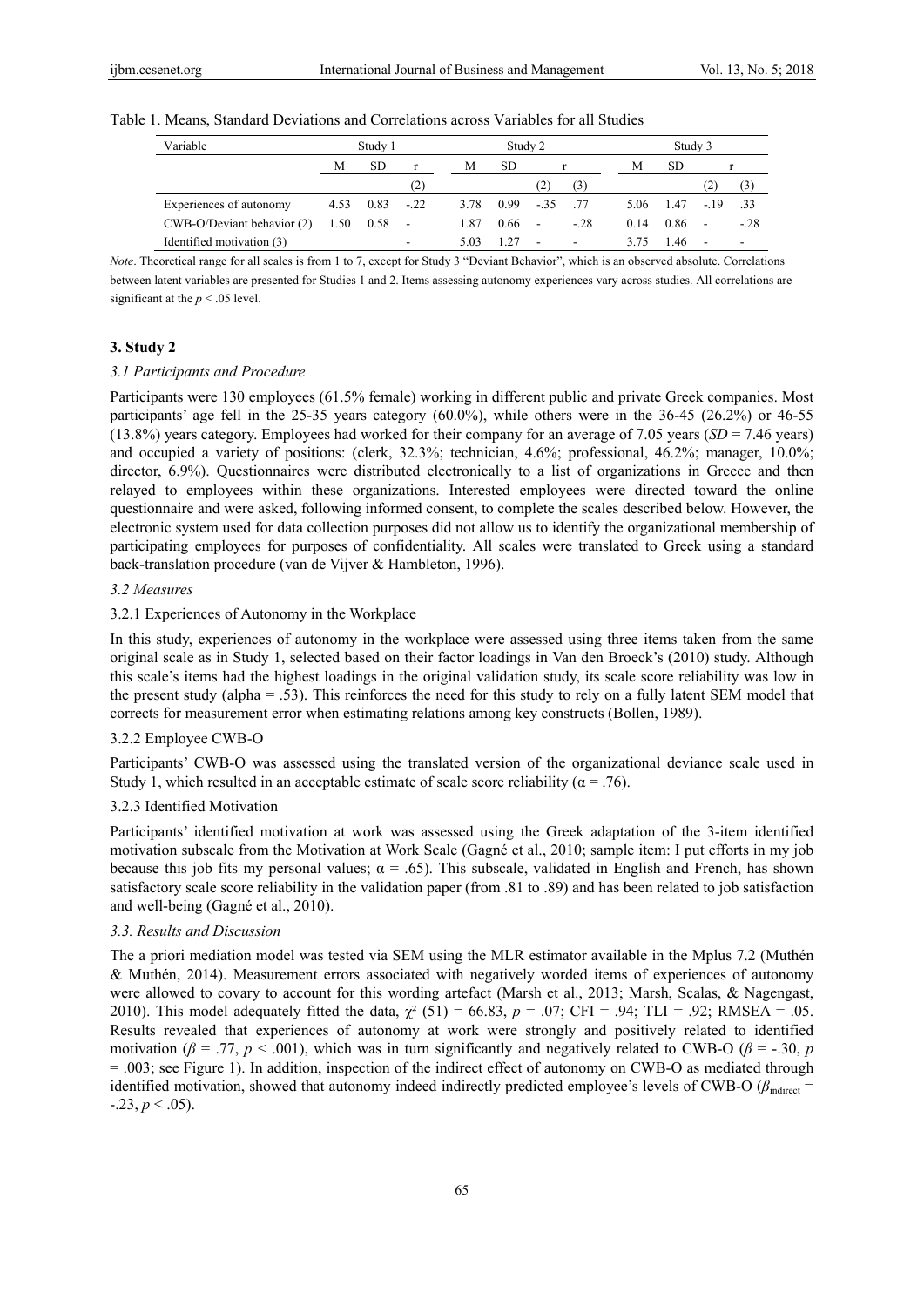

Figure 1. Ob btained mode l for Study 2

*Note*. N = 130. For simplicity, this figure only includes the latent constructs of interest, without the full underlying measurement model.

The present results provide further support for the idea that experiences of autonomy in the work environment are related to lower levels of CWB-O among employees. The more employees felt autonomous in their work environment, the higher their level of identified motivation. In turn, employees presenting higher levels of identified motivation appeared less likely to engage in CWB-O. The fact that this study replicated the findings from Study 1 within a Greek sample and using a slightly different set of items attests to the robustness of these results. It is important to note, however, that these results are based on employees' self-reports of CWB-O and are thus subject to possible biases. We address this issue in Study 3.

#### **4. Study 3**

#### *4.1 Partic cipants and P Procedure*

Participants were 100 French-speaking university students (76% female) recruited in a Canadian university. Their mean age was 21.75 years ( $SD = 4.43$  years). Students were met in their university classrooms where they were asked if they would agree to participate in a study. Those who agreed provided their email and phone number and were later invited to a group session. Each group session included three to five participants. Participants were greeted by a female research assistant who gave them bogus consent forms to read and to provide their consent (true informed consent was obtained at the end of the experiment). Although the consent forms accurately informed participants about the task they would engage in, they were not accurate about the task's real purpose. Participants were told that the upcoming task would be used to evaluate their individual performance in a group context when in fact it was designed to assess deviant behavior.

When participants had signed the bogus forms, a male experimenter entered the room and explained the task to the participants (Note 1). The task was Mazar and Ariely's (2006) matrix task, which consists in participants trying to "solve" as many matrices as possible. There were 20 matrices on the test sheet (all solvable) and each matrix consisted of 3 columns and 4 rows of numbers. To solve one matrix, participants needed to find the two numbers presented in a matrix that added up to a sum of ten. Possible numbers ranged from 0.01 to 9.99 and were presented with two decimals. Participants had 5 minutes to solve as many matrices as they could out of 20.

Participants were told that a certain amount of money (i.e., 15-20-25\$ for 3-, 4- or 5-member groups, respectively) was to be divided among the participants according to their individual performance at the task. It was specified that the more matrices they solved compared to their colleagues, the more money they would earn. Participants were also told that, on average, a matrix solved was worth 0.50\$.

After answering participants' questions, if any, the experimenter left the room and the research assistant prepared the participants for the task. She explained that when the task would end, participants would be asked to count the number of matrices they had completed, to throw away the test sheet for recycling, and to disclose, on a separate sheet of paper, the number of matrices they had completed. The research assistant then gave the signal to start the task. When the five-minute period was over, she repeated the instruction for each remaining steps (i.e., count the completed matrices, remember the number, throw away the test sheet, and write their number). After reporting their performance, participants completed the self-reported measures described in the section below. At the end of the procedure, participants were debriefed, given 15\$ each, regardless of the score they had written down, thanked for their participation, and invited to provide a real informed consent.

# *4.2 Meas ures*

# 4.2.1 Deviant Behavior

4.2.1 Deviant Behavior<br>In the present task, participants had the opportunity to write that they had solved a greater number of matrices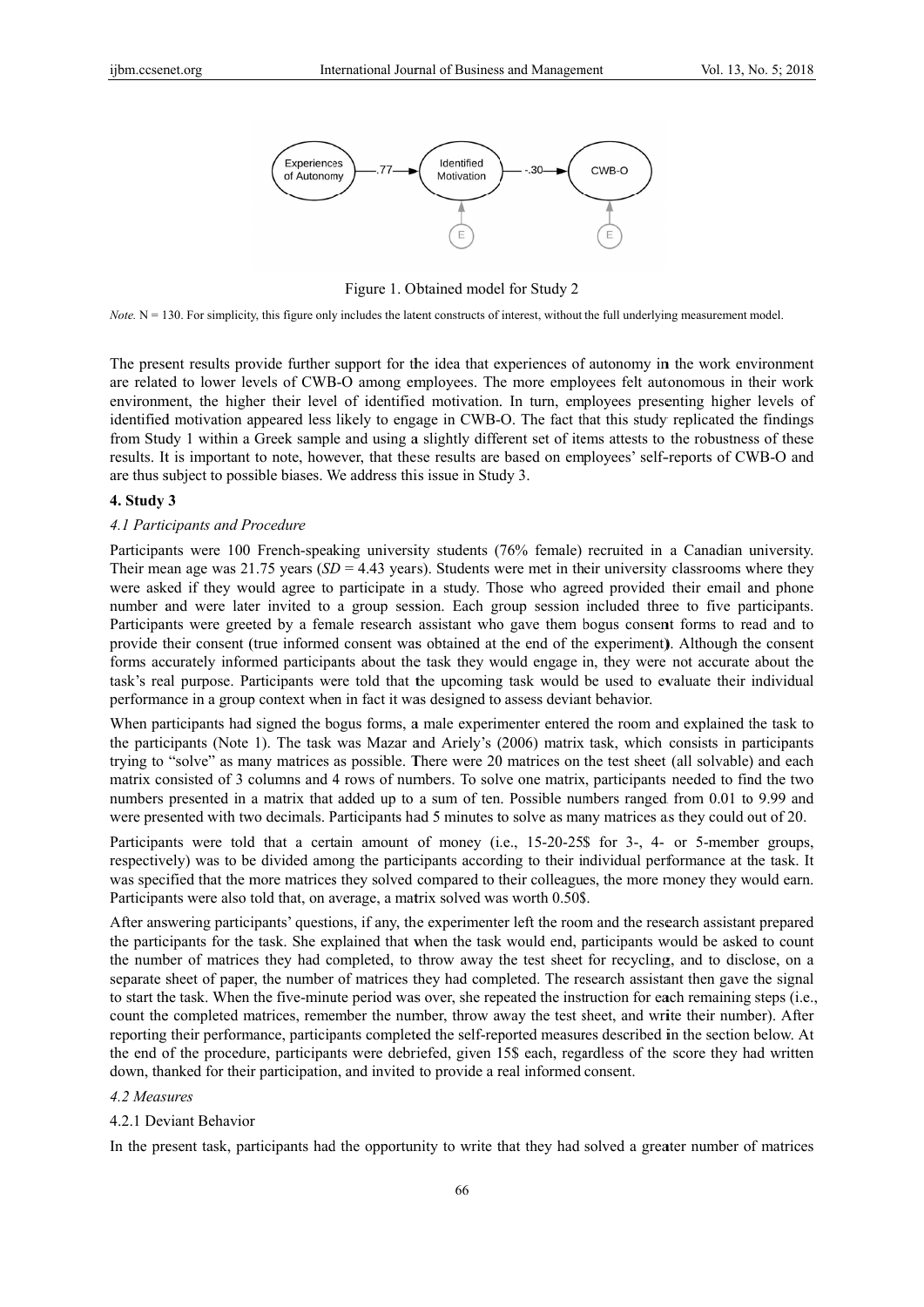than they actually did. This was possible because the original test sheet on which the participants completed the task was supposedly thrown away without a way to link it to its owner. However, following Shu, Gino, and Bazerman's (2011) procedure, a specific number in one of the matrices (not included in the solution of that matrix) differed for every participant and corresponded to participants' identification number. These specific numbers were also written, unknown to participants, on their answer sheet where they indicated how many matrices they claimed to have solved. Participants' actual performance could thus be compared with their own report of solved matrices. Deviant behavior was defined as participants saying that they had solved more matrices than they really had (presumably to get more money or to self-enhance). An index was created by subtracting the number of completed matrices as coded from the test sheet from the number of matrices participants claimed they had solved. Scores above the zero value on this index indicated deviant behaviors.

## 4.2.2 Experiences of Autonomy

We measured participants' experience of autonomy in the task with a 3-item scale adapted from other autonomy need satisfaction scales (sample item: "I had the opportunity to make choices"; Gagné, 2003; Sheldon & Gunz, 2009). Items were selected based on their relevance to the laboratory context. The scale score reliability of this scale was low but acceptable ( $\alpha = .68$ ).

#### 4.2.3 Identified Motivation

Identified motivation was measured using the 3-item identified motivation subscale from the Situational Motivation Scale (SIMS; Guay, Vallerand, & Blanchard, 2000). The scale score reliability of this scale was satisfactory ( $\alpha$  = .82).

# *4.3 Results and Discussion*

Given that the behavioral measure of deviant behavior was an observed variable and because the sample size was smaller than for the other studies, we tested the full mediation model with a path analysis approach, using the MLR estimator available in Mplus 7.2. (Muthén & Muthén, 2014). The obtained model showed adequate fit to the data,  $\chi^2$  (1) = 1.55, *p* = .74; CFI = .98; TLI = .93; RMSEA = .07. Results showed that autonomy was positively related to identified motivation ( $\beta$  = .33,  $p$  < .001) and that, in turn, identified motivation was negatively related to deviant behavior ( $\beta$  = -.25,  $p$  = .02). In addition, the indirect effect of experiences of autonomy on deviant behavior, through identified motivation, was again shown to be significant  $(\beta_{indirect} = -0.06, p)$  $= .04$ ).

The present results support the hypothesis that experiencing autonomy results in less deviant behavior. People who felt autonomous in an experimental situation engaged in the proposed task with higher levels of identified motivation. In turn, people who were motivated in a more identified way were less likely to engage in behaviors that violated the task rules.

#### **5. General Discussion**

# *5.1 Summary*

Three studies consistently showed a negative link between experiences of autonomy and deviant behavior, supporting H1. Employees who experienced more autonomy tended to engage in lower levels of CWB-O. Likewise, students who experienced more autonomy during an experimental task were less likely to engage in deviant behavior. Two of these studies further showed that this relation is fully mediated by identified motivation, supporting H2. It thus seems that work environments that foster employees' experiences of autonomy may facilitate higher levels of identified motivation at work, which in turn predict lower levels of CWB-O. These results appear to be robust to variations in culture (Canada versus Greece), in the measurement of autonomy (each study used a distinct set of items), to type of deviant behavior assessments (questionnaires versus observed behaviors), and to type of participants (employees versus students), suggesting that autonomy and identified motivation may be consistent predictors of CWB-O.

# *5.2 Implications for SDT*

Taken together, these results have implications for Self-Determination Theory and for research on organizational deviance. First, by showing that experiences of autonomy are negatively associated with CWB-O, this research provides further support to the proposition that autonomy is associated with optimal employee functioning (Gagné & Bhave, 2011). Given the fact that autonomy support has been shown to predict performance and productivity (Baard et al., 2004) in addition to being linked to work satisfaction and greater mental health (Moreau & Mageau, 2012), it seems likely that promoting employees' experiences of autonomy is indeed an essential part of effective management.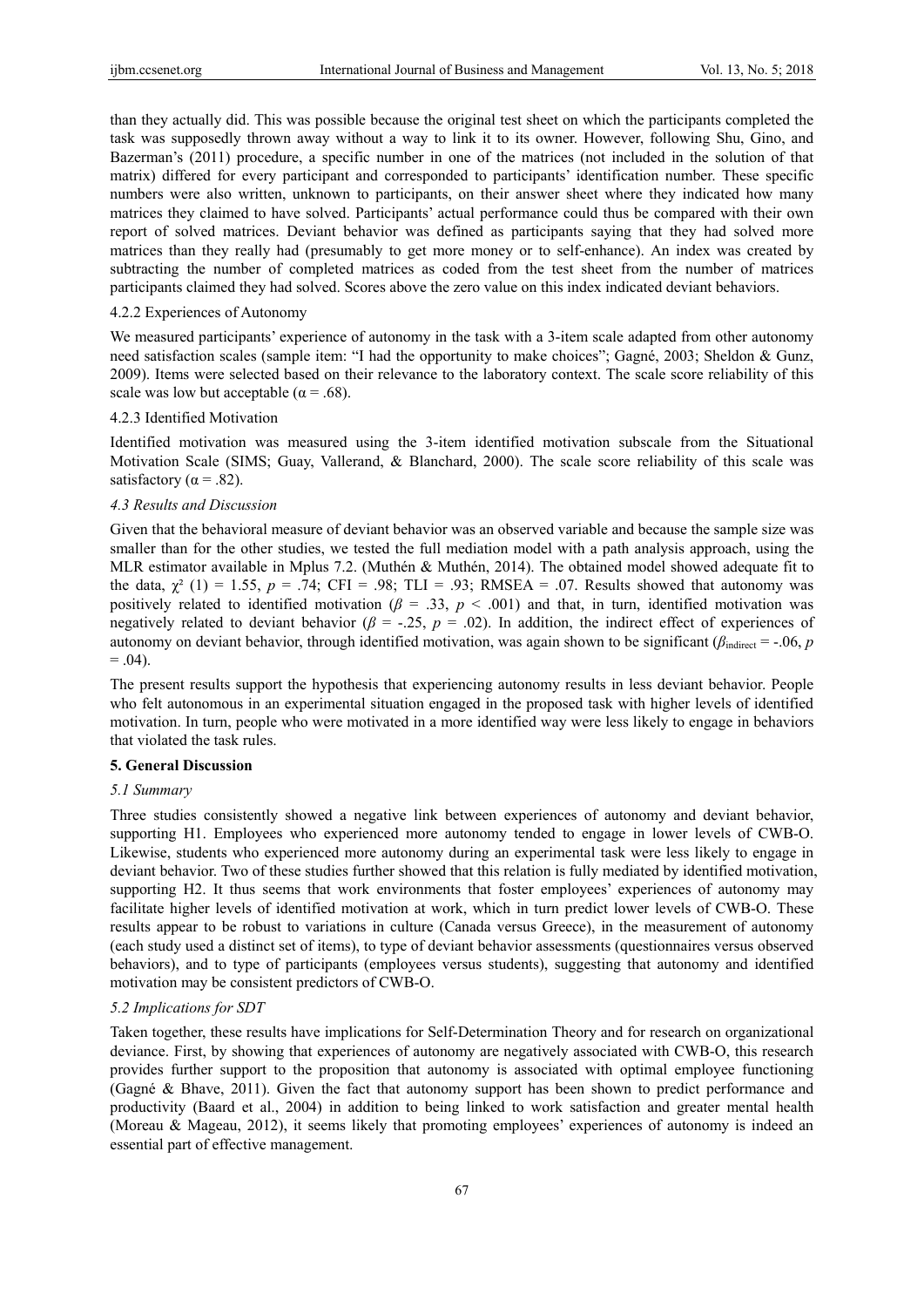#### *5.3 Implications for HRM*

The current results are particularly important for human resource management given that managers are more likely to make attempts at compelling employees to be obedient and diligent rather than granting them autonomy (Hamel & Breen, 2013). In the specific context of CWB-O, past research has shown that some managers try to reduce employees' CWB-O by behaving in more controlling ways (i.e., abusive supervision; Lian, Ferris, Morrison, & Brown, 2014). However, unlike objects that need to be programmed or fixed, human optimal functioning is best fostered using autonomy support instead of control (Moreau & Mageau, 2013). Our research suggests that granting autonomy may be a potential managerial strategy for reducing employee CWB-O. Furthermore, if CWB-O elicits attempts at managerial control (Lian et al., 2014), and control in turn induces more CWB-O (Lian, Lance Ferris, & Brown, 2012), a downward spiral may occur. Managers engaging in more autonomy-supportive practices could instead prevent this unwanted outcome. Future research should investigate whether interventions aimed at increasing managerial support for autonomy could be effective to guide employees away from CWB-O in situations where these behaviors are already ingrained in the workplace.

Results also showed that autonomy may weaken the propensity to engage in CWB-O because people are more likely to internalize reasons for doing their work. As previous studies have shown, when employees have high identified work motivation, they are more optimistic in, committed to, and satisfied with their work (Gagné et al., 2010). They also experience greater well-being and show better performance in their work (Burton et al., 2006; Gagné et al., 2010). Promoting such high quality motivation thus seems a highly desirable outcome, and again this is done through fostering experiences of autonomy.

### *5.4 Limitations and Future Research*

Despite shedding light on important psychological processes related to engagement in CWB-O, the present studies have limitations worth mentioning. First, all studies were cross-sectional in nature, meaning that no direction of effects can be clearly inferred. It is indeed possible that people who engage in less CWB-O are subsequently granted more autonomy in the workplace (Lian et al., 2014). Second, only self-reported experiences of autonomy were assessed, which provides a possibly inaccurate or biased assessment of affordances of autonomy in the workplace, usually coming from structures, job design, and managerial behaviors. In addition, sample sizes across the three studies were rather small, which may limit the stability of the findings. Replication of results with bigger and more diverse samples is needed. Abridged versions of the need for autonomy subscale of the Work-related Basic Need Satisfaction Scale (Van den Broeck et al., 2010) were also used in Study 1 and 2, and these varied across the two studies, which limits the external validity of the findings. Third, although items from validated scales were used, four scales did not reach an alpha level of .70. However, these scales had few items and Cronbach's alphas are greatly reduced when the number of items is small. When alphas were calculated based on the assumption that they had 8 items using Streiner's (2003) prophecy formula, all were found to be fully satisfactory ( $\geq$  .70). Furthermore, because Studies 1 and 2 relied on fully latent SEM models corrected for measurement errors, these lower levels of reliability are unlikely to have played a role in the estimated relations. Finally, Study 3 targeted university students and not actual employees and the experimental task used to code deviant behavior was not work-related. This makes the comparison across studies more difficult. Yet, the fact that the similar negative relations between autonomy and deviant behaviors were observed across all studies despite these methodological and psychometric variations suggests that this association may be particularly robust. It also suggests that autonomy and identified motivation may be key predictors for deviance at large, and not only CWB-O.

Furthermore, as previously mentioned, one study (Vardi & Weitz, 2003) has found that autonomy was positively associated with CWB-O. While the present findings, as well as past research, have shown otherwise, we have yet to understand if there are specific situations in which autonomy could predict more or less deviant behavior. Fox and Spector (2006) suggested that employees with greater autonomy in their work might occupy hierarchically superior positions and have greater access to critical organizational resources. Power, as an employee or leader characteristic, has been shown to predict CWB-O and even corruption (Fox & Spector, 1999). In the Vardi and Weitz (2003) study, experiences of autonomy were measured using Breaugh's (1985) work autonomy scale which includes a measure of employees' perceptions of work criteria flexibility. It is possible that employees who have more flexibility in the way that they are evaluated also have greater power, and that power was a confounding variable in Vardi and Weitz' study. Future research assessing autonomy should thus distinguish among the different sources of experiences of autonomy (e.g., making decisions, having power over resources, being able to solve problems, believing in the company's purpose, having flexible work conditions, etc.), as these constructs may have different outcomes.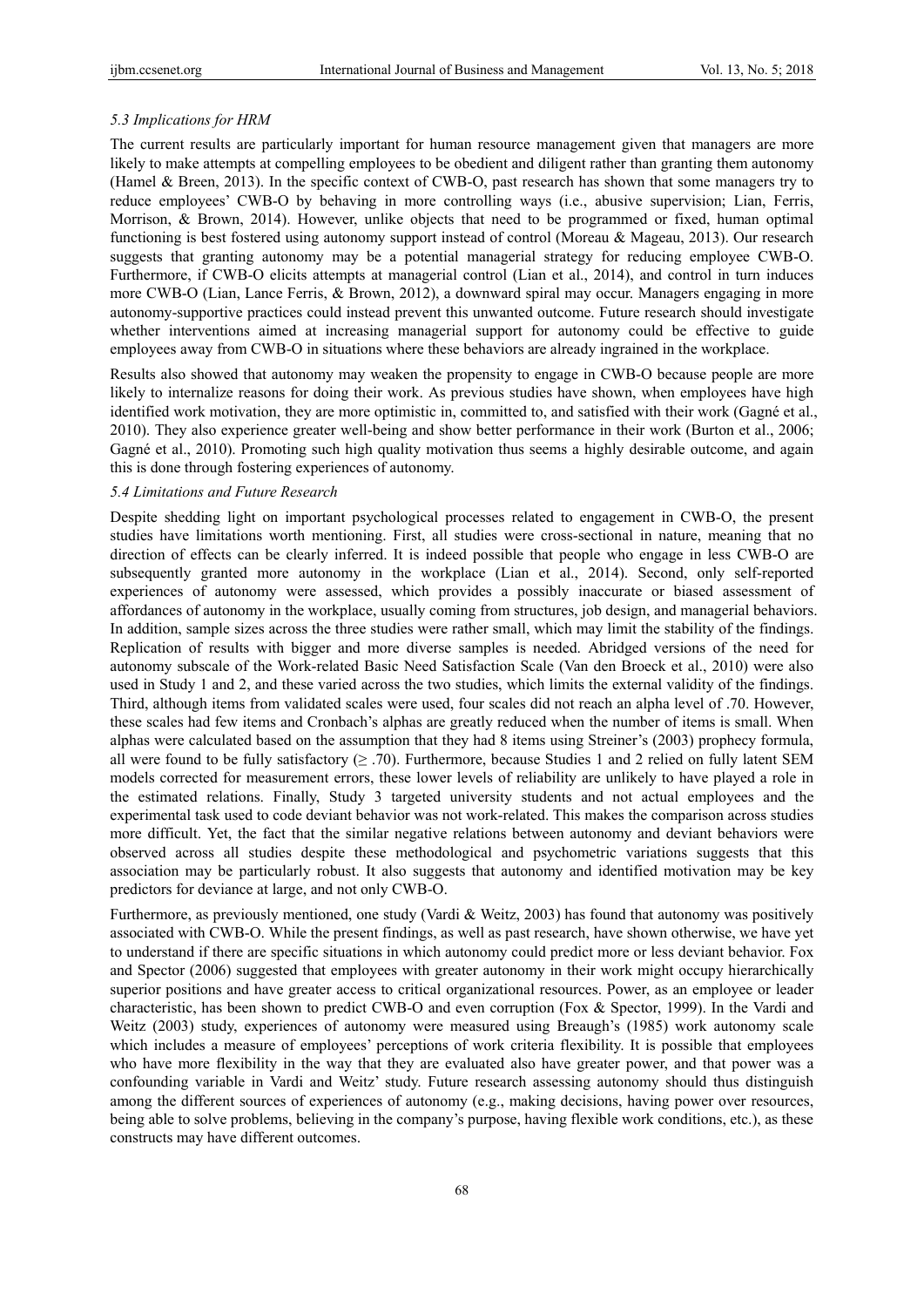# **6. Conclusion**

In conclusion, the present series of studies provides clues as to how managers and organizations may be empowered to prevent occurrences of CWB-O in their employees. While past research has mainly focused on employees' personality as a determinant of CWB-O, the present findings suggest that employee CWB-O is also influenced by the level of autonomy they experience in their work environment and by their work motivation. Work environments that provide employees with opportunities to be autonomous may foster employees' identification with their work. In turn, the more employees do their work because they value it, the more deviant work behavior is likely to be perceived as counterproductive for their organization's as well as for their own goal attainment. In line with this proposition, employees with identified motivation for work engage in CWB-O less frequently. Future research will determine how managers and organizations may support their employees' autonomy in various situations.

# **References**

- Baard, P. P., Deci, E. L., & Ryan, R. M. (2004). Intrinsic need satisfaction: A motivational basis of performance and well-being in two work settings. *Journal of Applied Social Psychology*, *34*(10), 2045-2068. https://doi.org/10.1111/j.1559-1816.2004.tb02690.x
- Bennett, R. J., & Robinson, S. L. (2000). Development of a measure of workplace deviance. *Journal of Applied Psychology*, *85*(3), 349-360. https://doi.org/10.1037/0021-9010.85.3.349
- Berry, C. M., Ones, D. S., & Sackett, P. R. (2007). Interpersonal deviance, organizational deviance, and their common correlates: A review and meta-analysis. *Journal of Applied Psychology*, *92*(2), 410-424. https://doi.org/10.1037/0021-9010.92.2.410
- Bollen, K. A. (1989). *Structural equations with latent variables*. New York, NY: Wiley.
- Breaugh, J. A. (1985). The measurement of work autonomy. *Human Relations*, *38*(6), 551-570. https://doi.org/10.1177/001872678503800604
- Burton, K. D., Lydon, J. E., D'Alessandro, D. U., & Koestner, R. (2006). The differential effects of intrinsic and identified motivation on well-being and performance: Prospective, experimental, and implicit approaches to Self-Determination Theory. *Journal of Personality & Social Psychology*, *91*(4), 750-762. https://doi.org/10.1037/0022-3514.91.4.750
- Deci, E. L., Eghrari, H., Patrick, B. C., & Leone, D. R. (1994). Facilitating internalization: The Self-Determination Theory perspective. *Journal of Personality*, *62*(1), 119-142. https://doi.org/10.1111/j.1467-6494.1994.tb00797.x
- Fox, S., & Spector, P. E. (1999). A model of work frustration-aggression. *Journal of Organizational Behavior*, *20*(6), 915-931. https://doi.org/10.1002/%28SICI%291099-1379%28199911%2920:6%3C915::AID-JOB918%3E3.0.CO;2- 6
- Fox, S., & Spector, P. E. (2006). The many roles of control in a stressor-emotion theory of counterproductive work behavior. In P. L. Perrewé & D. C. Ganster (Eds.), *Employee health, coping and methodologies* (pp. 171-201). Emerald Group Publishing Limited. https://doi.org/10.1016/S1479-3555%2805%2905005-5
- Fox, S., Spector, P. E., & Miles, D. (2001). Counterproductive work behavior (CWB) in response to job stressors and organizational justice: Some mediator and moderator tests for autonomy and emotions. *Journal of Vocational Behavior*, *59*(3), 291-309. https://doi.org/10.1006/jvbe.2001.1803
- Gagné, M. (2003). The role of autonomy support and autonomy orientation in prosocial behavior engagement. *Motivation and Emotion*, *27*(3), 199-223. https://doi.org/10.1023/a:1025007614869
- Gagné, M., & Bhave, D. (2011). Autonomy in the workplace: An essential ingredient to employee engagement and well-being in every culture. In V. I. Chirkov, R. M. Ryan, & K. M. Sheldon (Eds.), *Human autonomy in cross-cultural context* (Vol. 1, pp. 163-187). Springer Netherlands. https://doi.org/10.1007/978-90-481-9667-8\_8
- Gagné, M., & Deci, E. L. (2005). Self-determination theory and work motivation. *Journal of Organizational Behavior*, *26*(4), 331-362. https://doi.org/10.1002/job.322
- Gagné, M., Forest, J., Gilbert, M.-H., Aubé, C., Morin, E., & Malorni, A. (2010). The Motivation at Work Scale: Validation evidence in two languages. *Educational and Psychological Measurement*, *70*(4), 628-646. https://doi.org/10.1177/0013164409355698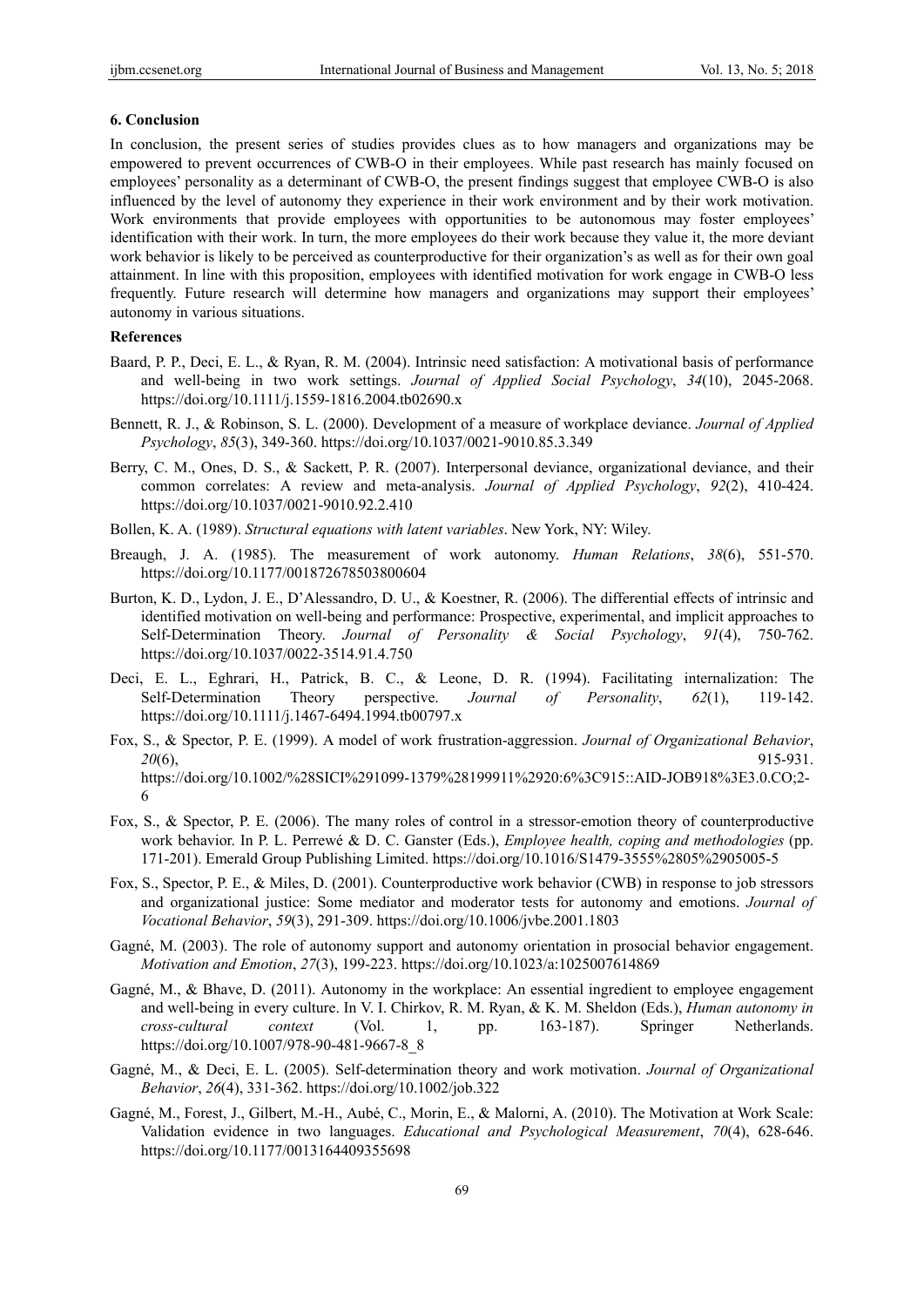- Gagné, M., Forest, J., Vansteenkiste, M., Crevier-Braud, L., van den Broeck, A., Aspeli, A. K., … Westbye, C. (2014). The Multidimensional Work Motivation Scale: Validation evidence in seven languages and nine countries. *European Journal of Work and Organizational Psychology*, *24*(2), 178-196. https://doi.org/10.1080/1359432X.2013.877892
- Guay, F., Vallerand, R. J., & Blanchard, C. (2000). On the assessment of situational intrinsic and extrinsic motivation: The Situational Motivation Scale (SIMS). *Motivation and Emotion*, *24*(3), 175-213. https://doi.org/10.1023/a:1005614228250
- Hamel, G., & Breen, B. (2013). *The future of management*. Perseus Books Group.
- Hardré, P. L., & Reeve, J. (2009). Training corporate managers to adopt a more autonomy-supportive motivating style toward employees: An intervention study. *International Journal of Training and Development*, *13*(3), 165-184. https://doi.org/10.1111/j.1468-2419.2009.00325.x
- Hu, L., & Bentler, P. M. (1999). Cutoff criteria for fit indexes in covariance structure analysis: Conventional criteria versus new alternatives. *Structural Equation Modeling*, *6*(1), 1-55. https://doi.org/10.1080/10705519909540118
- Jacobs, G., Belschak, F. D., & Hartog, D. N. (2014). (Un)ethical behavior and performance appraisal: The role of affect, support, and organizational justice. *Journal of Business Ethics*, *121*(1), 63-76. https://doi.org/10.1007/s10551-013-1687-1
- Kessler, S. R., Bruursema, K., Rodopman, B., & Spector, P. E. (2013). Leadership, interpersonal conflict, and counterproductive work behavior: An examination of the stressor-strain process. *Negotiation and Conflict Management Research*, *6*(3), 180-190. https://doi.org/10.1111/ncmr.12009
- Koestner, R., Losier, G. F., Vallerand, R. J., & Carducci, D. (1996). Identified and introjected form of political internalization: Extending Self-Determination Theory. *Journal of Personality & Social Psychology*, *70*(5), 1025-1036. https://doi.org/10.1037/0022-3514.70.5.1025
- Lian, H., Ferris, D., Morrison, R., & Brown, D. J. (2014). Blame it on the supervisor or the subordinate? Reciprocal relations between abusive supervision and organizational deviance. *Journal of Applied Psychology Dec*, *99*(4), 651-664. https://doi.org/http://dx.doi.org/10.1037/a0035498
- Lian, H., Lance Ferris, D., & Brown, D. J. (2012). Does taking the good with the bad make things worse? How abusive supervision and leader-member exchange interact to impact need satisfaction and organizational deviance. *Organizational Behavior and Human Decision Processes*, *117*(1), 41-52. https://doi.org/http://dx.doi.org/10.1016/j.obhdp.2011.10.003
- Marsh, H. W., Abduljabbar, A. S., Abu-Hilal, M. M., Morin, A. J. S., Abdelfattah, F., Leung, K. C., … Parker, P. (2013). Factorial, convergent, and discriminant validity of TIMSS math and science motivation measures: A comparison of Arab and Anglo-Saxon countries. *Journal of Educational Psychology*, *105*(1), 108-128. https://doi.org/10.1037/a0029907
- Marsh, H. W., Scalas, L. F., & Nagengast, B. (2010). Longitudinal tests of competing factor structures for the Rosenberg Self-Esteem Scale: Traits, ephemeral artifacts, and stable response styles. *Psychological Assessment*, *22*(2), 366-381. https://doi.org/10.1037/a0019225
- Mazar, N., & Ariely, D. (2006). Dishonesty in everyday life and its policy implications. *Journal of Public Policy & Marketing*, *25*, 117-126. https://doi.org/10.1509/jppm.25.1.117
- Moreau, E., & Mageau, G. A. (2012). The importance of perceived autonomy support for the psychological health and work satisfaction of health professionals: Not only supervisors count, colleagues too! *Motivation and Emotion*, *36*(3), 268-286. https://doi.org/10.1007/s11031-011-9250-9
- Moreau, E., & Mageau, G. A. (2013). Conséquences et corrélats associés au soutien de l'autonomie dans divers domaines de vie [Consequences and correlates associated with autonomy support in different life domains]. *Psychologie Française*, *58*(3), 195-227. https://doi.org/10.1016/j.psfr.2013.03.003
- Muthén, L., & Muthén, B. O. (2014). *Mplus user's guide, V.7.2*. Los Angeles: Muthén & Muthén.
- Ones, D. S. (2002). Introduction to the special issue on counterproductive behaviors at work. *International Journal of Selection and Assessment*, *10*(1-2), 1-4. https://doi.org/10.1111/1468-2389.00188
- Roberts, B. W., Harms, P. D., Caspi, A., & Moffitt, T. E. (2007). Predicting the counterproductive employee in a child-to-adult prospective study. *Journal of Applied Psychology*, *92*(5), 1427-1436. https://doi.org/http://dx.doi.org/10.1037/0021-9010.92.5.1427